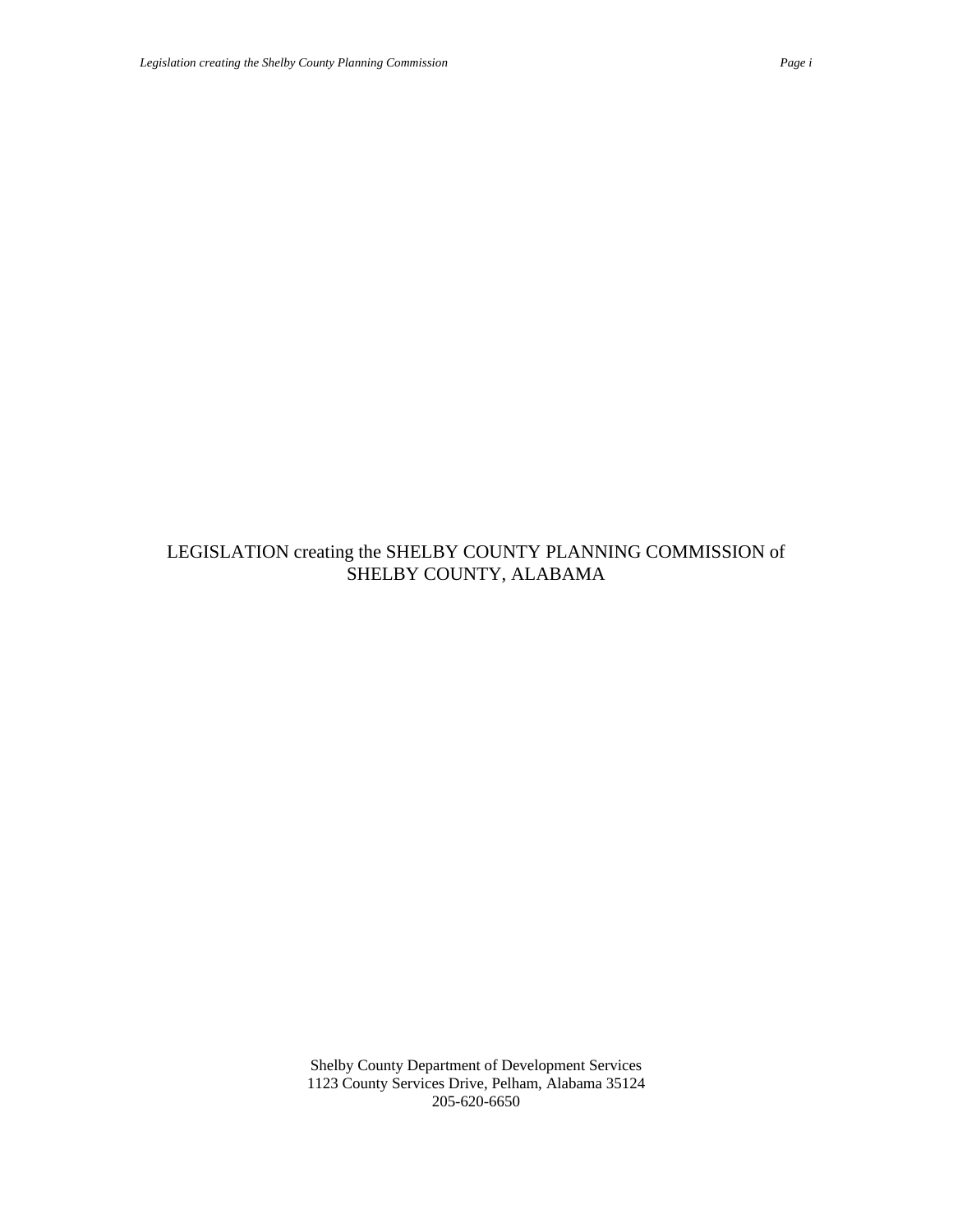# **Table of Contents**

| Section 8. Election to determine if beat is to be covered by the Master Plan and Zoning |
|-----------------------------------------------------------------------------------------|
|                                                                                         |
|                                                                                         |
| Section 11. Publication of Notice of Proposed Change in Zoning Regulations.  6          |
|                                                                                         |
|                                                                                         |
|                                                                                         |
|                                                                                         |
|                                                                                         |
|                                                                                         |
|                                                                                         |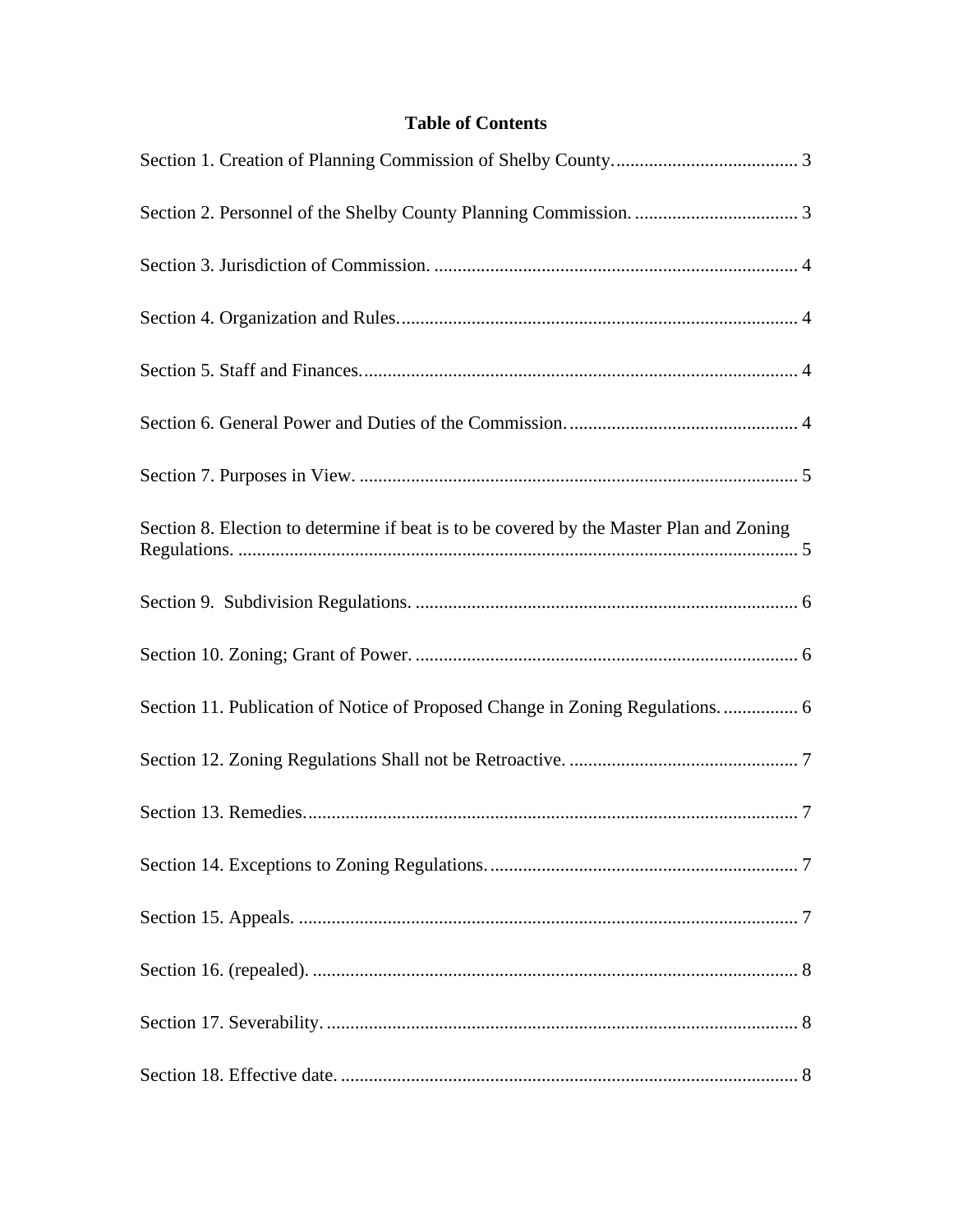### AN ACT

<span id="page-2-0"></span>To create the Shelby County Planning Commission: to provide for the organization membership, powers, personnel, jurisdiction, and financial and legal status of such commission: to authorize the commission to make subdivision regulations. a master plan, and to adopt zoning regulations for the development of Shelby County: to provide for an election in each beat prior to the application of such zoning authority of the commission in each beat: to grant the commission power to zone certain areas within the county and provide a procedure for the amendment of zoning regulations; to prohibit zoning regulations from being retroactive: to provide remedies for the enforcement of the provisions of this. Act; to provide exceptions to such zoning regulations and for appeals from the decisions of the commission.<sup>1</sup>

*Be It Enacted by the Legislature of Alabama:* 

 $\overline{a}$ 

### **Section 1. Creation of Planning Commission of Shelby County.**

There is hereby created a Planning Commission for Shelby County. Alabama which commission shall be appointed as hereinafter provided and shall have responsibilities and duties as are stated herein. The term "commission" as used herein shall mean the Shelby County Planning Commission and the term "county commission" as used herein shall mean the Shelby County Commission or its Successors.

#### **Section 2. Personnel of the Shelby County Planning Commission.**

The Commission shall be composed of seven members, each of whom shall be a qualified elector in and an actual resident of Shelby County. The Shelby County Commission may appoint as one of the seven members a person engaged in the sale of real estate to serve on the planning commission. All members shall be appointed by the Shelby County Commission, and shall serve at the pleasure of the Shelby County Commission. Each member shall serve a term of six years or until a successor is duly appointed and qualified. Prior to taking office each member shall subscribe to an oath as provided by law for the public officials and the same shall be recorded in the office of the judge of probate of Shelby County. The original members of the commission shall draw lots to determine the period of time each is to serve and the terms of two shall expire two years from the date of the organization of the commission; and the terms of two others shall expire four years from the date of the organization of the commission; and the terms of three others shall expire six years from the date of the organization of the commission. In the event of a vacancy on the commission, the same shall be filled as in the case of the original appointment. All members shall be reimbursed reasonable and necessary expenses incurred and may be paid an expense allowance by the county commission not to exceed actual expenses. Members shall hold no other county office and expenses of members shall be paid from the general fund of Shelby County.

<span id="page-2-1"></span><sup>&</sup>lt;sup>1</sup> The creation of the Shelby County Planning Commission of Shelby County, Alabama and its authority is provided for by Act Number 82-693 of the Legislature of Alabama which was approved July 2, 1982. The legislation has since been amended on various occasions. This text incorporates the original act and subsequent amendments.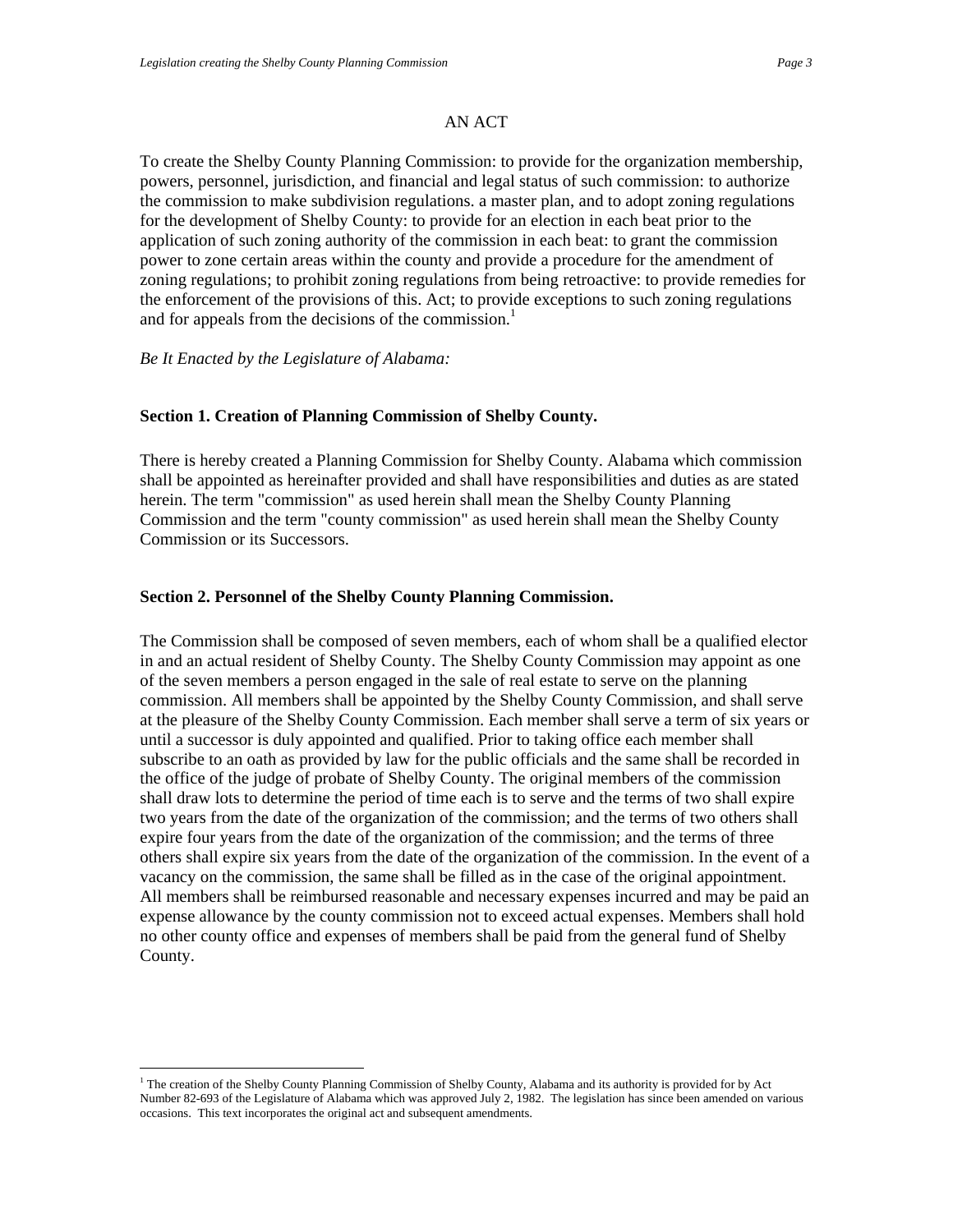## <span id="page-3-0"></span>**Section 3. Jurisdiction of Commission.**

The jurisdiction of the commission shall extend to all areas of the county outside the boundaries of municipal corporations, unless a municipality expressly requests by resolution to have the jurisdiction of the planning commission extend into its corporate area.

# **Section 4. Organization and Rules.**

The commission shall elect its chairman and create and fill such other offices as it may determine. The term of chairman shall be for one year, with eligibility for reelection. The commission shall normally hold at least one regular meeting each month. It shall adopt bylaws for the transaction of business and shall keep a record of its resolutions and transactions of business, all of which shall be a public record.

## **Section 5. Staff and Finances.**

The county commission may appoint, promote, demote, and remove employees of the commission as it deems necessary. The county commission may also contract with county or city planners, engineers, architects, and other consultants and with any local, state, or federal agency for such services as the commission may require. The county commission may cooperate with and accept funds from Federal, state and local public or semi-public agencies, private individuals or corporations, and may expend such funds and carry out such cooperative undertakings and contracts for necessary planning studies. The expenditures of the commission, exclusive of gifts, grants, or contract receipts, shall be within the amounts appropriated for the purpose by the county commission.

## **Section 6. General Power and Duties of the Commission.**

It shall be the function and duty of the commission to make and maintain in an up-to-date manner a master plan of various areas of the county as and when deemed necessary by the commission and to adopt with the approval of the county commission appropriate zoning regulations as provided by Section 10 of this act for the physical development of Shelby County; provided, however, that the adoption of a master plan shall not be deemed a prerequisite to the administration and enforcement of the zoning regulations. Such plan and regulations with the accompanying maps, plats, charts, and descriptive material shall show the commission's recommendations for the use and development of the territory of the county. The zoning regulations shall also include a zoning plan for selected areas for the control of the height, area, bulk, location, and use of buildings and land. As the work of making the whole master plan and preparation of zoning regulation progresses, the commission may from time to time adopt and publish a part of parts thereof, any such part to cover one or more major sections or divisions of the county. The commission may from time to time amend, extend, or add to the plan or regulations as hereinafter provided. Nothing in this Act shall be construed to impair the right of eminent domain conferred on railroads and utilities, both public and private, or their right to construct, use and maintain structures reasonably required in the public service or their right to exercise authority conferred by statutes, franchises, certificates of convenience and necessity, licenses, easements, or conveyances.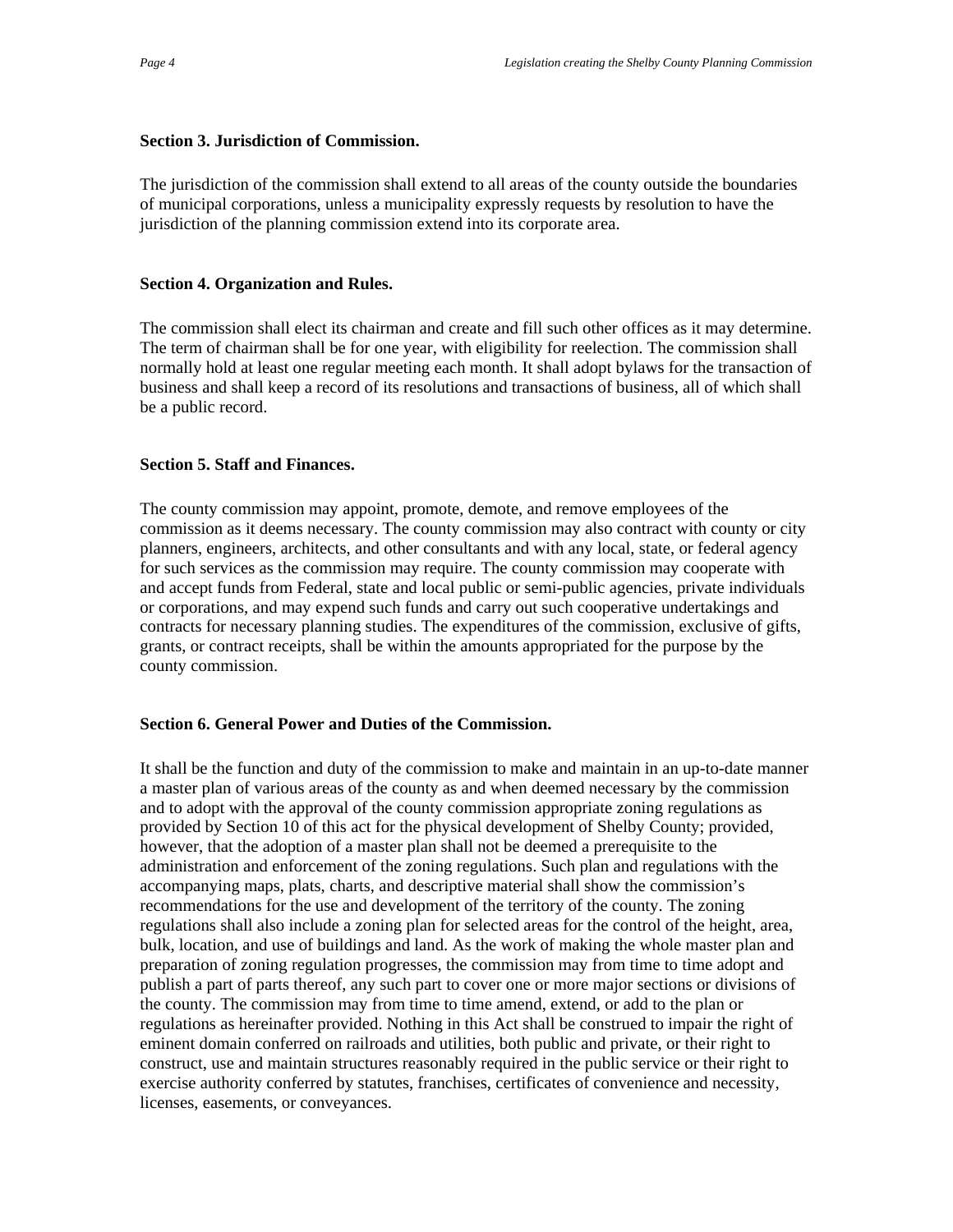### <span id="page-4-0"></span>**Section 7. Purposes in View.**

In the preparation of the master plan and zoning regulations, the commission shall make careful and comprehensive surveys and studies of the present conditions existing within the county with due regard to existing agricultural uses, to land by virtue of its fertility, proximity to water supplies, and other geographical features is particularly suited to agricultural uses, to neighboring municipalities, towns and villages, to the growth of subdivisions, to the general population growth of the county, and make adequate provision for traffic, recreational areas and industry, and other public requirements. The plan and zoning regulations should be made with the general purpose of guiding and accomplishing a coordinated, adjusted and harmonious development of the county, which will, in accordance with present and future needs, best promote health, safety, morals, order, convenience, prosperity, and general welfare, as well as efficiency and economy in the process of development, and should promote safety from fire, flood and other dangers, the healthful and convenient distribution of population, and the wise and efficient expenditure of public funds. The plan and regulations shall be a public record, but its purpose and effect shall be to aid the planning commission in the performance of its duties, including making recommendations to the county governing body and assisting cooperating with other federal, state and local agencies so as to achieve coordinated, adjusted, and harmonious development.

# **Section 8. Election to determine if beat is to be covered by the Master Plan and Zoning Regulations.**

Except where jurisdiction has been obtained by the commission pursuant to Section 3, the master plan and zoning regulations provided by the commission shall not be applicable in any beat of Shelby County until the majority of the qualified electors of the beat voting in a special election have signified by their vote that they desire the authority of the commission, its master plan, and the zoning regulations to apply to their beat. The election must be held not less than 90 days or more than 120 days after a petition seeking the election is filed in the office of the judge of probate. The petition shall be signed by at least 15 percent of the electors who reside within the beat and who own real estate located in the beat. Notice of the election shall be given by three weeks' publication and posting notice in two public places within the beat. The cost of the election shall be paid from the general fund of Shelby County. The ballot shall be so worded as to give the voter the opportunity to vote either 'Yes' or 'No' as to whether the voter wishes the authority of the commission, its master plan, and the zoning regulations to apply to the beat. Only those qualified electors residing outside of the municipal limits and in the unzoned portion of a beat shall be permitted to vote or sign a petition calling for the election in the beat concerned. If a statement to this fact is not on the ballot and the petition, the ballot and petition are invalid. Boundaries of the established area approved for zoning by the qualified electors shall not be changed. Any property which is legally zoned as provided herein shall remain zoned and subject to the zoning authority of Shelby County and the Shelby County Planning Commission even if beat lines are changed to remove the property from the beat in which it was located at the time zoning became effective. Elections for the same beat shall not be held any more often than every 730 days. Notwithstanding the approval at any election of the extension of the authority of the commission and its zoning regulations to the beat, applications for preliminary subdivision plats which substantially comply with subdivision regulations and which were filed and pending prior to the certification by the probate judge of a petition for a zoning election as provided for herein shall vest in the applicant the right to proceed with the application process before the commission, and upon approval of the preliminary plat, the right to develop and complete the subdivision according to the plat without application of the zoning regulations to the plat; and any successor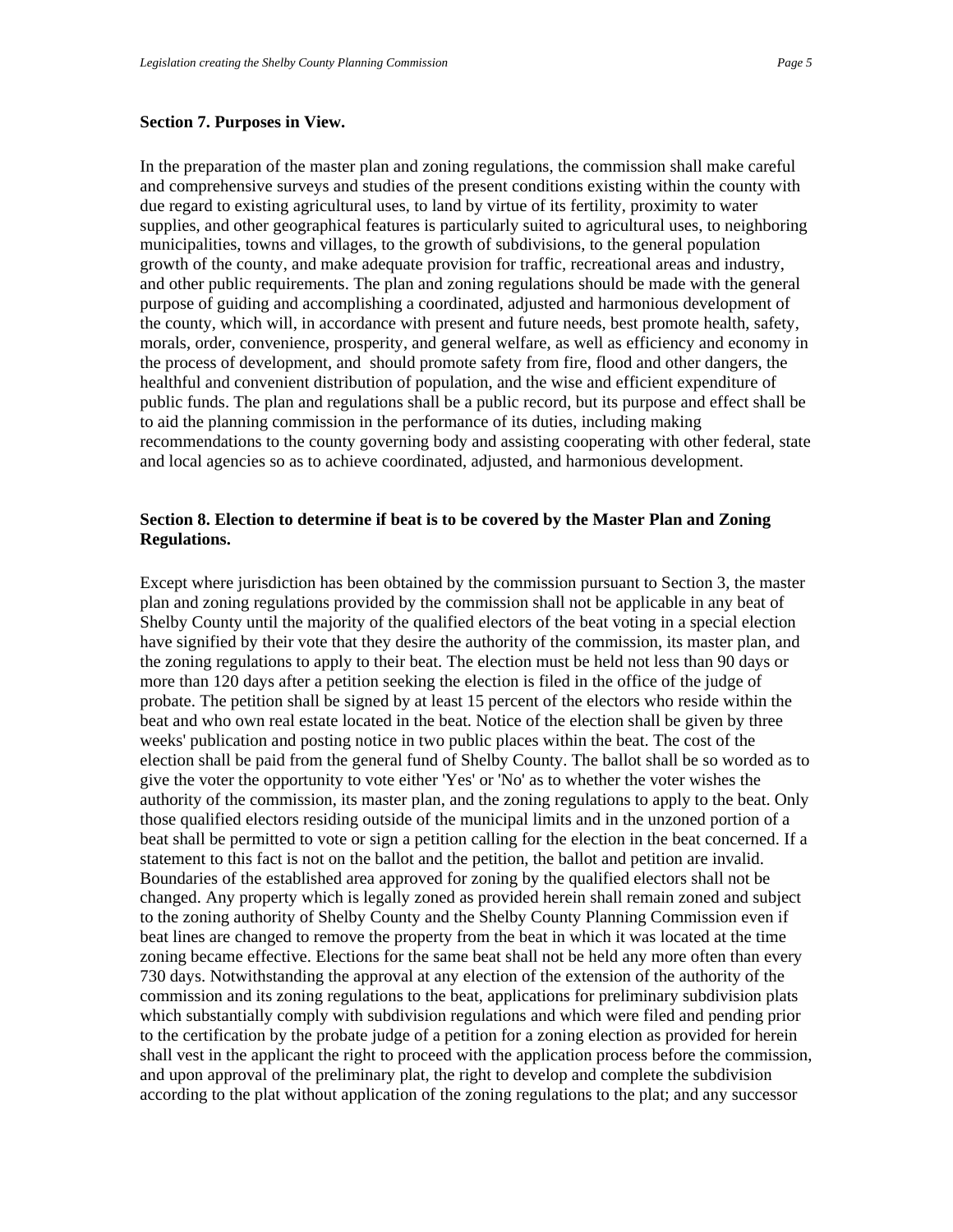<span id="page-5-0"></span>in interest to the land made the subject of such plat shall have the right to use and develop such land in accordance with the plat and subdivision restrictions without the application of the zoning regulations to such land.

## **Section 9. Subdivision Regulations.**

The commission with the approval of the county commission shall adopt a code of regulations applicable to the subdivision of land and plats of subdivisions shall not, after the adoption of such code of regulations, be accepted for filing and recording in the office of the judge of probate until they have been approved in a manner to be designated by the commission. The provisions of this section shall apply within the jurisdiction of the commission as specified in Section 3 of this act.

## **Section 10. Zoning; Grant of Power.**

For the purpose of promoting the health, safety, morals, convenience, order, prosperity and general welfare of the county, the commission with the approval of the county commission is hereby empowered to divide the portion of the county within its zoning jurisdiction into districts of such number, shape and area as my be found best suited to carry out the purposes of this act, and to provide within such districts for standards relating to the use of the land and the types and kinds of structures that may be erected in such districts, and all home remodeling or modification in such districts. Such provision shall be made in accordance with a comprehensive plan for the area involved and shall be designed to lessen congestion in the streets and highway; to secure safety from fire, flood, panic and other dangers; to provide health and the general welfare; to provide adequate light and air; to prevent the overcrowding of land; to avoid undue mixed use of land; to facilitate the adequate provision of transportation, water supply, sewerage, schools, parks and other public requirements. Such provision shall be made with reasonable consideration, among other things, of the character of the land and district and its peculiar suitability for particular uses and with a view of promoting desirable living conditions, sustaining the stability of neighborhoods, protecting property against blight and depreciation, securing economy in governmental expenditures, conserving the value of buildings; and encouraging the most appropriate use of land and buildings and structures throughout the jurisdiction of the commission. For the purpose of providing for the division of the territory into districts, consonant with the conditions provided in this section, the commission may make a single zoning plan for all the territory of the area which lies within its jurisdiction or may make and certify separate and successive zoning plans for parts of such territory which it deems suitable for urban and suburban development or which for other reasons it deems to have appropriate territorial unity for a zoning plan; and correspondingly any zoning regulations enacted by the commission may cover and include the whole territory lying within its jurisdiction or such territory as the commission deems to be appropriate territorial unit for a zoning plan.

# **Section 11. Publication of Notice of Proposed Change in Zoning Regulations.**

Once zoning regulations have become applicable to a beat as provided by Section 8 hereof, such regulations shall not be changed until the proposed change has been published for three weeks in a newspaper of general circulation within the county together with a notice stating the time and place that the change in regulations will be considered by the commission, and stating further that at such time and place all persons who desire shall have an opportunity to be heard in favor of or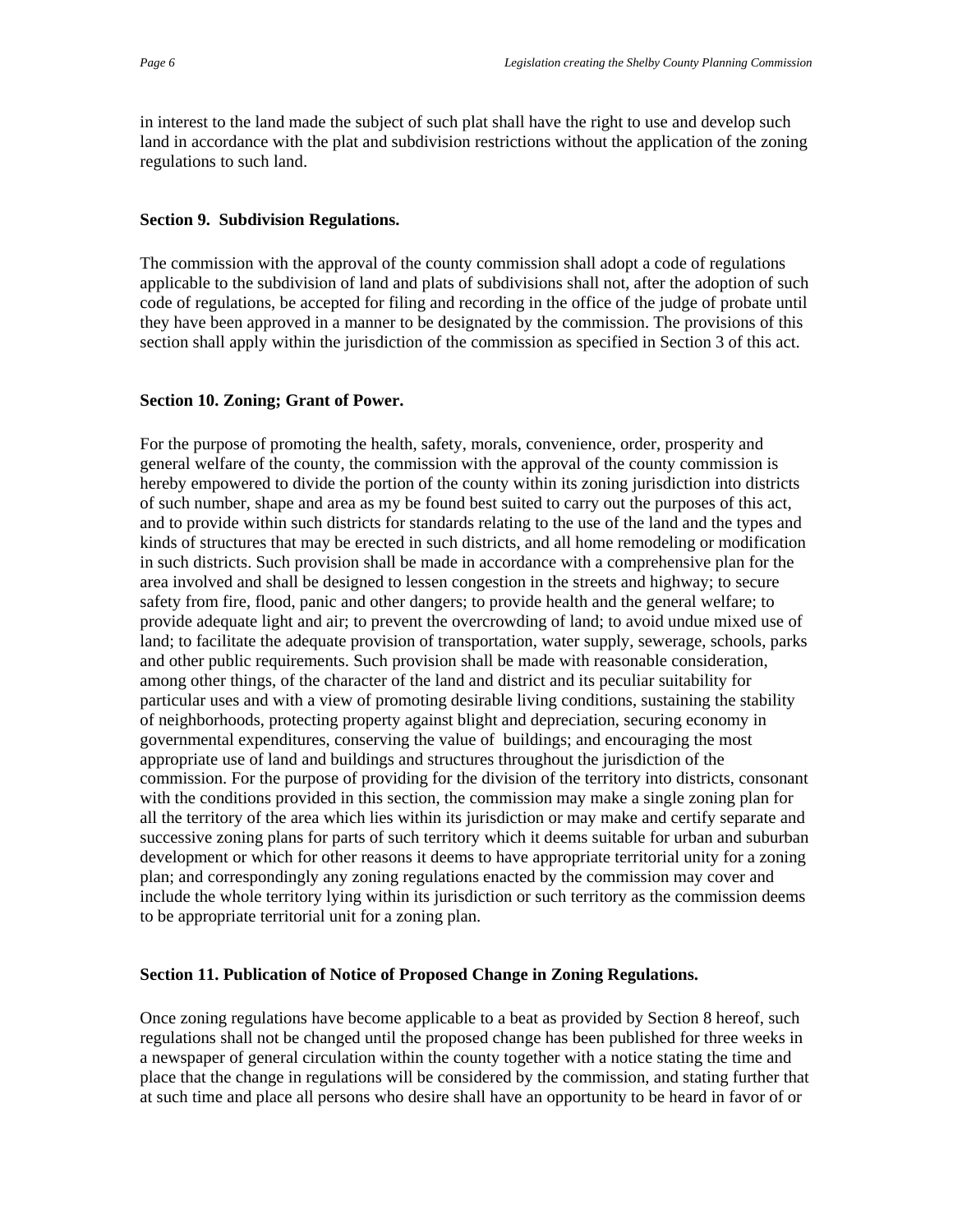<span id="page-6-0"></span>in opposition to such change in such zoning regulations. The change must be approved by the commission and the county commission.

### **Section 12. Zoning Regulations Shall not be Retroactive.**

No zoning regulation adopted by the commission and county commission shall change any use to which land is being made at the time such zoning regulations become applicable in any beat.

#### **Section 13. Remedies.**

In case any building or structure is erected, constructed, reconstructed, altered, repaired, converted or maintained, or any subdivision is established, or land used in violation of this enactment or of any regulation made under the authority conferred hereby, the county attorney shall initiate any appropriate action or proceeding to prevent such unlawful erection, construction, reconstruction, alteration, repair, conversion maintenance, or subdivision of the land or use of the land to restrain, correct, or abate such violation, or to prevent the occupancy of any such building, structure, subdivision or land or to prevent any illegal Act, conduct, business, or misuse in or upon any premises regulated under the authority conferred by this article. If the county attorney is successful in such proceedings, then, all court costs and reasonable attorney fees for time spent by the county attorney shall be assessed against the losing violator.

#### **Section 14. Exceptions to Zoning Regulations.**

The Commission may in appropriate cases and subject to appropriate conditions and safeguards, make special exceptions to the terms of the zoning regulations in harmony with its general purposes and interests and in accordance with general or specific rules adopted by the Commission. Anyone wishing to appeal from an existing zoning regulation may file a written petition stating the basis for such appeal whereupon the Commission shall fix a date for such hearing, giving notice as to the Commission may seem appropriate. and on such hearing the Commission shall have the following powers: (1) to hear and decide appeals where it is alleged there is error in any order, requirement, decision or determination made by the Commission or official in the enforcement of this article of any regulation adopted pursuant thereto; (2) to hear and decide on requests for special exceptions to the term of provisions of the regulations upon which such Commission is required to pass; (3) to authorize upon appeal in special cases such variance from the yard, open space, land use, bulk and height requirements of the regulation as will not be contrary to the public interest, where, owing to special conditions of the building site or land, a literal enforcement of the provisions of the regulation will result in unnecessary hardship. all in order that the spirit of the regulations shall be observed and substantial justice done.

#### **Section 15. Appeals.**

Any party aggrieved by any final judgment or decision of the commission may, within 15 days, request a review of the record by a five (5) member review board appointed by the Shelby County Commission, one member being the county planning director, one the county public works director, two experts in related fields of planning and one other member. This review board is